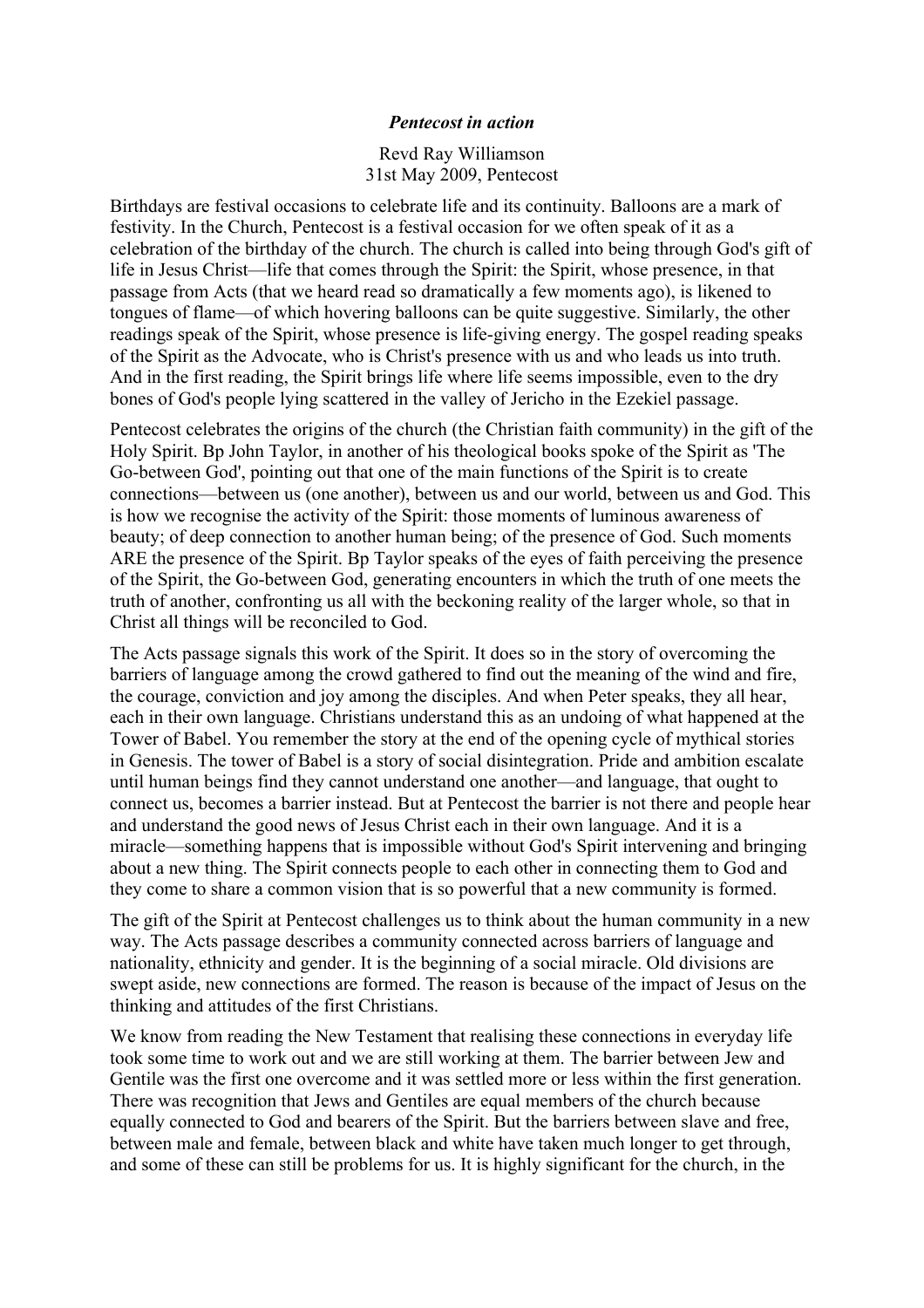Anglican Communion, for example, that the current Archbishop of York was born in Uganda. This is the story of Pentecost in action—that all artificial barriers are broken down and new connections of justice and respect are built.

That aspect of Pentecost is extremely relevant as again in Australia we observe the Week of Prayer for Reconciliation. In the Pewsheet I quoted Graeme Mundine. He also said, "Reconciliation has two parts, first there is an acknowledgement that something is out of balance; an acknowledgement of sorrow and wrongs. The second part is to take action to make amends. We have seen significant actions in the past two years which have helped Australia move to a better understanding and acknowledgement of the pain and suffering of Aboriginal and Torres Strait Islander peoples. Actions such as the apology to the Stolen Generations are all concrete steps towards reconciliation. As we celebrate these actions we must not lose sight of the fact that reconciliation is not only a political issue… it is much more than that. …True and lasting reconciliation will only come from a sustained change of heart at all levels of our community… Can we honestly say", he asks, "that we have stared at the plank in our own eye; that we have wrestled with our own conscience; that we have taken actions in our own lives to open our hearts to true and lasting reconciliation? Until we do so we will not be reconciled".

The message of Pentecost is relevant. The Spirit is about making connections and that is about listening and seeking understanding and setting aside whatever attitudes and language only serve to make the barriers higher. Reconciliation is the Spirit generating encounters in which the truth of one meets the truth of another, confronting us all with the beckoning reality of the larger whole.

The other focus for our prayer this past week has been the unity of the Church. Seeking connection is the basis of ecumenical dialogue among the churches, identifying the things we have in common, building on them and working at understanding the things that separate us. Unity comes as we respond to the Spirit generating encounters in which the truth of one meets the truth of another, confronting us all with the beckoning reality of the larger whole.

Another connection the Spirit helps us make is between our inner and our outer life. It is all too easy to develop either an inward - or an outward-looking spirituality, one that sees faith as a possession that concerns only me and my inner world and becomes self-focussed and barren, or one that is all located in activity and has no inner life-spring and becomes sheer drivenness. The Book of Acts shows how the coming of the Spirit creates a community that manifests its faith in practical help and care, in compassion and sacrifice and commitment to others: and in such simple things, sharing with the needy in Acts 2, taking care of widows in Acts 6, Dorcas and her sewing for the poor in Acts 9. On a daily basis we encounter Christ inspiring and challenging us to be more than we are, drawing us into communion with God and each other and all those whose lives touch ours. The Spirit connects inner spirituality to compassion and loving action.

Yet when we set the picture of Acts 2 in the context of our world, the gap is enormous. Acts 2 with its picture of united and compassionate human community is God's vision for the world, first to be realised in the church and then modelled by the church for the world. Not only do we face our own grave short-comings as Christians, but the situation of the world is enough to make you despair with the sheer enormity of our mess. We live in a world of much division and alienation.

Yet Christians remain full of hope, grounded not in human ability, but in the power and abiding desire of God to transform fragmentation into wholeness, death-giving hatred into